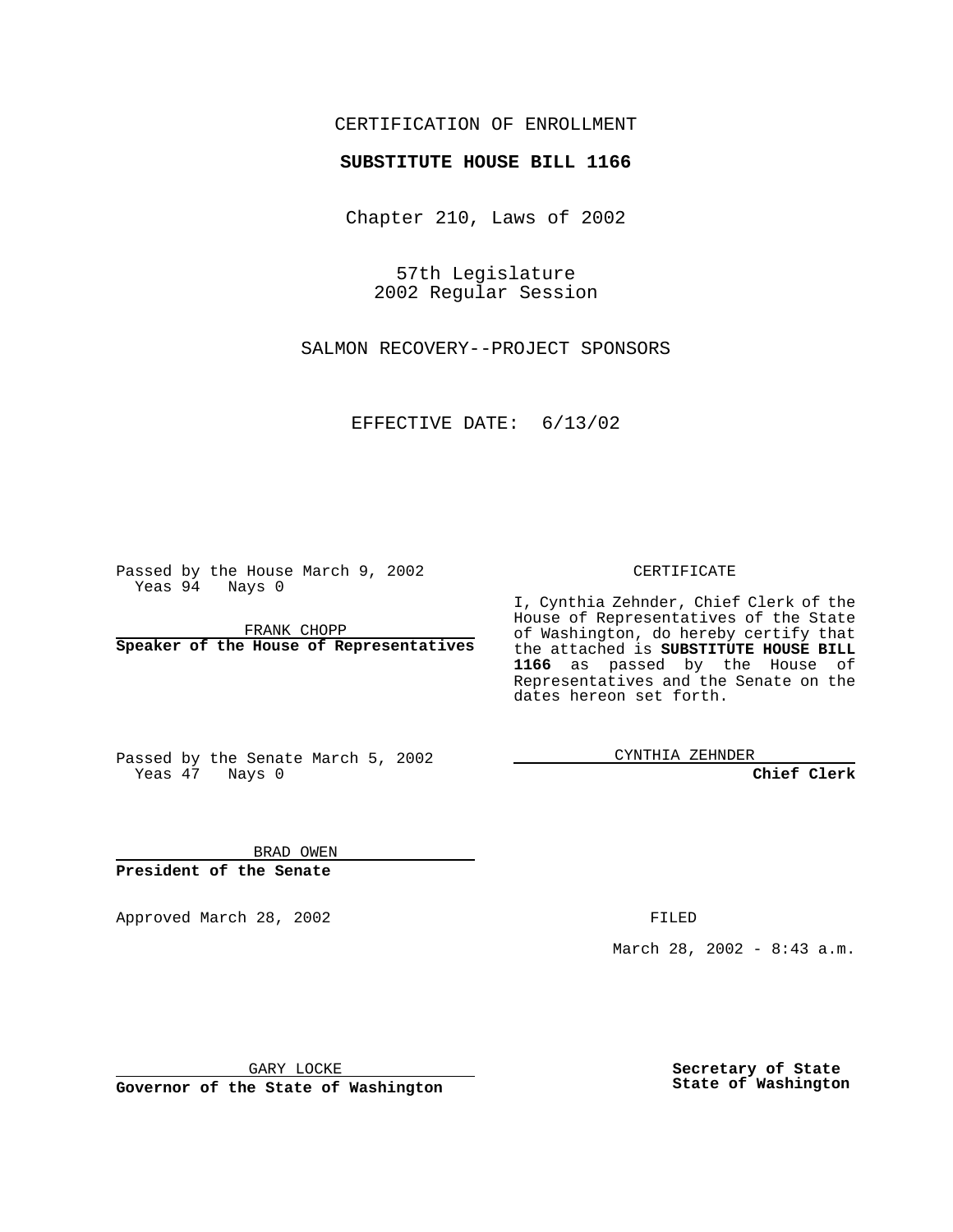## **SUBSTITUTE HOUSE BILL 1166** \_\_\_\_\_\_\_\_\_\_\_\_\_\_\_\_\_\_\_\_\_\_\_\_\_\_\_\_\_\_\_\_\_\_\_\_\_\_\_\_\_\_\_\_\_\_\_

\_\_\_\_\_\_\_\_\_\_\_\_\_\_\_\_\_\_\_\_\_\_\_\_\_\_\_\_\_\_\_\_\_\_\_\_\_\_\_\_\_\_\_\_\_\_\_

#### AS AMENDED BY THE SENATE

Passed Legislature - 2002 Regular Session

#### **State of Washington 57th Legislature 2001 Regular Session**

**By** House Committee on Natural Resources (originally sponsored by Representatives Rockefeller, Buck, Doumit, Pennington and Edwards; by request of Salmon Recovery Funding Board)

Read first time 02/26/2001. Referred to Committee on .

 AN ACT Relating to entities eligible to be project sponsors for salmon recovery funding board grants; and amending RCW 77.85.010.

BE IT ENACTED BY THE LEGISLATURE OF THE STATE OF WASHINGTON:

 **Sec. 1.** RCW 77.85.010 and 2000 c 107 s 92 are each amended to read as follows:

 The definitions in this section apply throughout this chapter unless the context clearly requires otherwise.

 (1) "Adaptive management" means reliance on scientific methods to test the results of actions taken so that the management and related policy can be changed promptly and appropriately.

 (2) "Critical pathways methodology" means a project scheduling and management process for examining interactions between habitat projects and salmonid species, prioritizing habitat projects, and assuring positive benefits from habitat projects.

 (3) "Habitat project list" is the list of projects resulting from the critical pathways methodology under RCW 77.85.060(2). Each project on the list must have a written agreement from the landowner on whose land the project will be implemented. Projects include habitat restoration projects, habitat protection projects, habitat projects